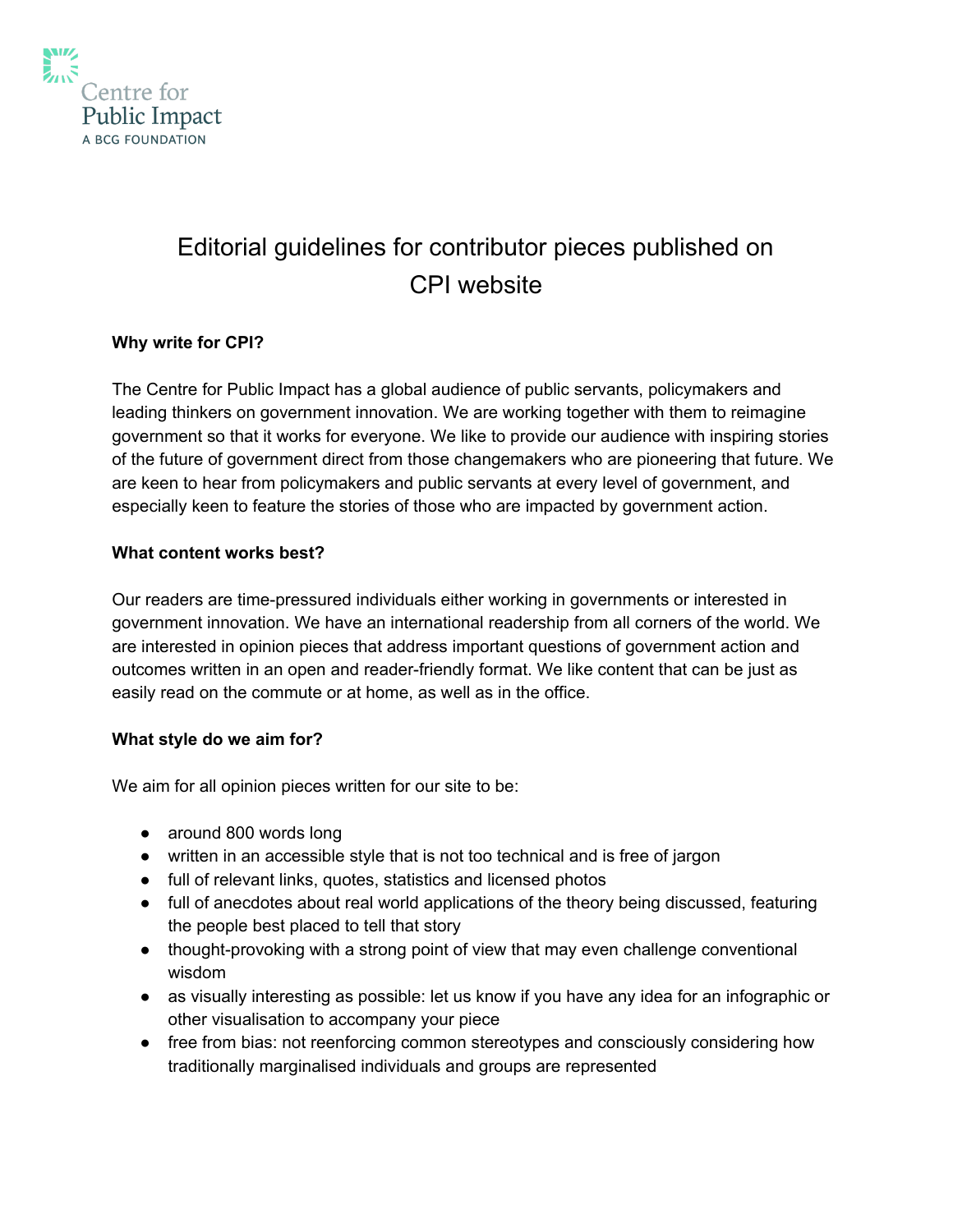

Here are a few examples of contributor pieces that have worked especially well:

- What [happens](https://www.centreforpublicimpact.org/happens-cant-reach-people-support/) when you can't reach the people you support?
- Inclusive [employment](https://www.centreforpublicimpact.org/inclusive-employment-post-covid-world/) in a post-COVID world
- The Broken Social [Contract](https://www.centreforpublicimpact.org/broken-social-contract/)
- Five ways to lead in a [systems](https://www.centreforpublicimpact.org/five-ways-lead-systems-world/) world
- What [governments](https://www.centreforpublicimpact.org/governments-can-help-immigrants-belong/) can do to help immigrants belong

### **What topics are we most interested in?**

We want to showcase any story of what reimagined government looks like in action. These can be at any level of government, in any country - and we are especially interested in hearing directly from frontline service providers themselves. Can you point to how a policy or initiative is exhibiting one of these principles for a better [government?](https://medium.com/centre-for-public-impact/a-manifesto-for-better-government-8121132f45ef)

- **Think systemically, act locally**. Our actions should be informed by an awareness of the system but focused on encouraging local ownership.
- **Share power with those best placed to act**. Devolve decision-making rights to those with the information and agency to make a difference.
- **Challenge unnecessary hierarchy and collaborate across boundaries**. Where possible encourage multi-disciplinary teams working in flat structures.
- **Seek out strengths and build on them**. This helps create a more positive foundation for change.
- **Champion the voices of those who are heard the least**. This helps to promote diversity of thought and create a more inclusive conversation.
- **Optimise for learning rather than control**. The capacity of the system to learn is more important than for someone to be in charge.

#### **How does the process work?**

If you have not started drafting yet, please share an outline of your proposed piece with Bridget ([bridget@centreforpublicimpact.org\)](mailto:bridget@centreforpublicimpact.org). Bridget will be able to provide guidance on whether the argument is likely to work for our audience (and if not, may be able to suggest possible ways to tweak it). If you already have a draft please share it with Bridget who will then provide feedback and ask for revisions (if necessary).

Before publication, we will copy edit your piece, so do not worry too much about missing commas as you are drafting. We will also need a high-resolution portrait photo and short (1-2 sentence) biography from the author(s), your Twitter handle and those of any organisations